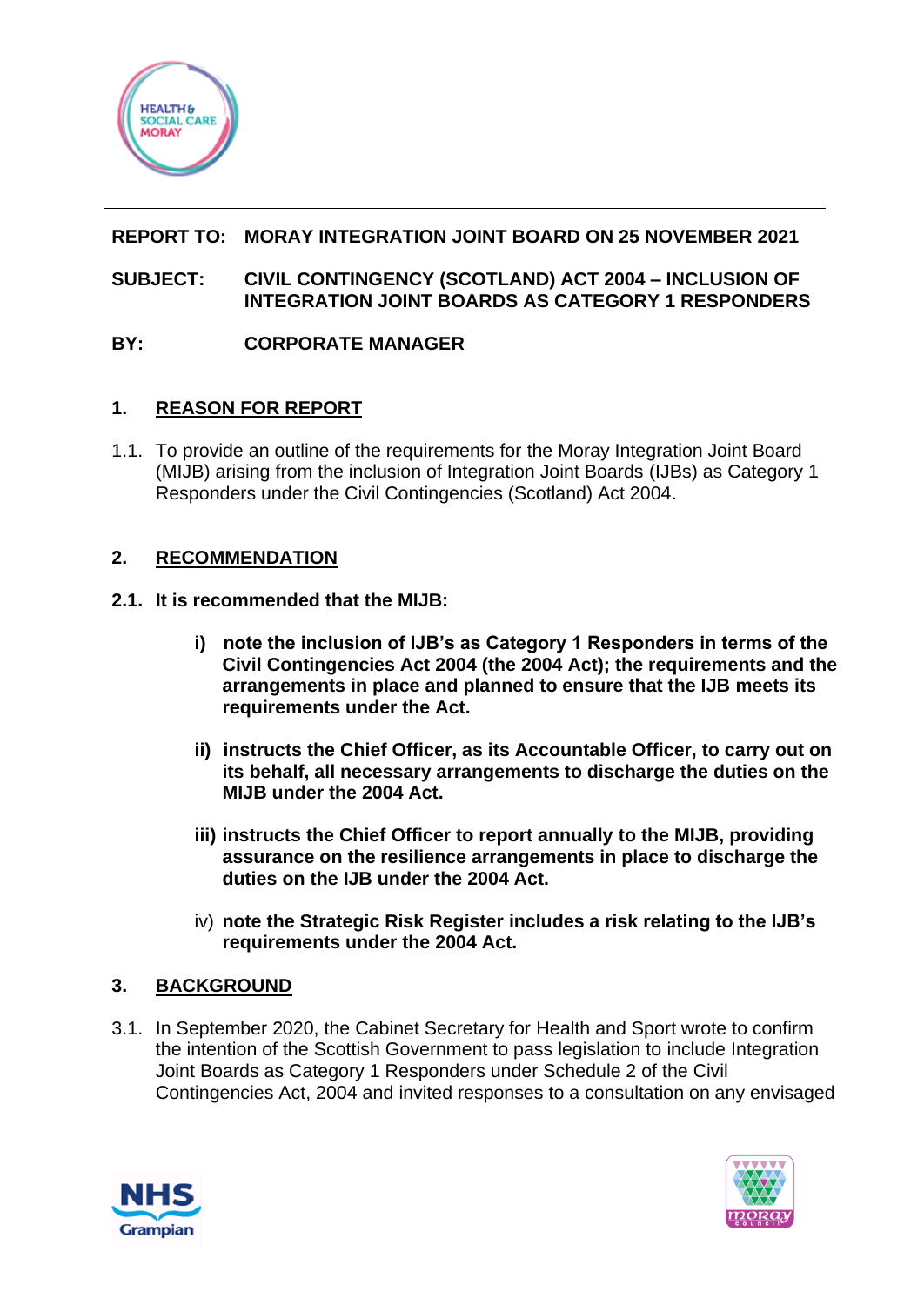impact or unintended consequences under the Equality Act 2020 including the Fairer Scotland Duty.

- 3.2. In January 2021, the Cabinet Secretary for Health and Sport wrote to confirm that the Scottish Government concluded that the results of the consultation showed that there were no clear equality, operational or strategic planning barriers to progressing the proposal and legislating for the inclusion of IJBs within the Civil Contingencies Act 2004 as Category 1 responders. The amendment was laid before the Scottish Parliament on Monday 18 January and approved, with legislation becoming effective from the 18<sup>th</sup> of March 2021.
- 3.3. Until the Chief Officer had been contributing to local emergency and resilience planning as part of the Chief Executive Team for NHS Grampian and Corporate Management team for Moray Council but without the appropriate reference to their accountable officer status within the Integration Joint Boards.
- 3.4. By including IJBs as Category 1 responders, it ensures that where there is a risk of an emergency which will impact functions delegated to the IJB there will be formal, co-ordinated and appropriate arrangements in place for emergency planning, information sharing, co-operation with other responders and joined up information sharing and advice for the public.

## **Civil Contingencies Act (Scotland) 2004**

- 3.5. This change in legislation requires MIJB to meet specific statutory requirements. The Civil Contingencies Act 2004 (CCA), is supplemented by the Contingency Planning (Scotland) Regulations 2005 and "Preparing Scotland" Guidance. Taken together the law and guidance provides a consistent and resilient approach to emergency planning, response and recovery – which responders have used to develop good practice.
- 3.6. The Act placed new duties and responsibilities on organisations. It defines an emergency as:
	- an event or situation which threatens serious damage to human welfare;
	- an event or situation which threatens serious damage to the environment;
	- war, or terrorism, which threatens serious damage to the security of the UK.
- 3.7. The Act divides responders to an emergency into two categories, depending on the extent of their involvement in civil protection work.
- 3.8. IJBs are now Category 1 Responders. These are the organisations at the core of an emergency response:
	- Local authorities
	- Police (including British Transport Police)
	- Fire and Rescue Services
	- The Scottish Ambulance Service
	- National Health Boards
	- The Scottish Environmental Protection Agency (SEPA)
	- Maritime and Coastguard Agency
- 3.9. Category 2 responders have statutory duties to co-operate and to share information with Category 1 responders in the planning and response to major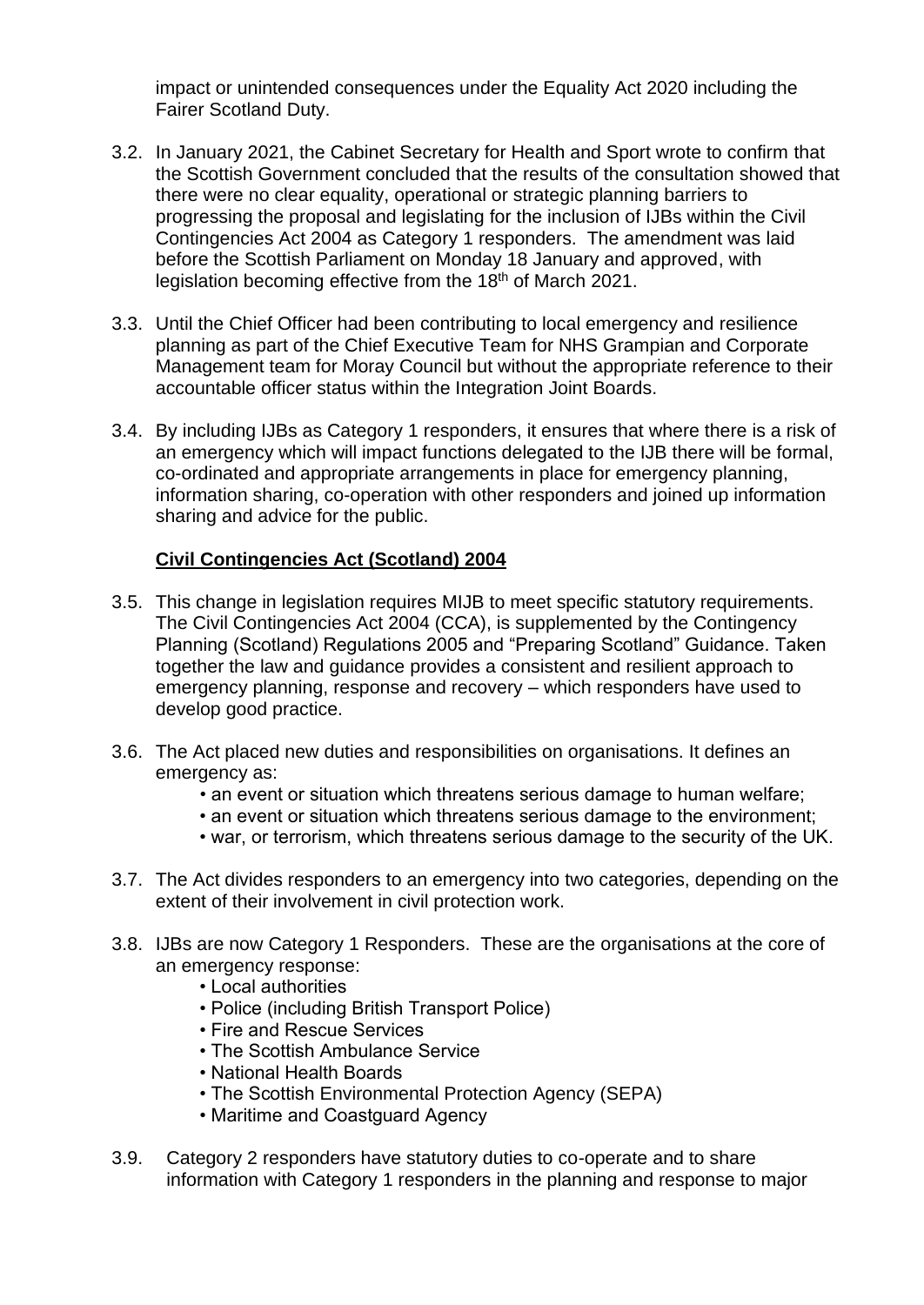emergencies. These are organisations which, although not 'primary' responders, could potentially have a significant role. They include:

- Utilities (Scottish Water, gas and electricity distributors and telecommunications companies)
- Transport (airport operators, railway operators, Network Rail, roads companies, Transport Scotland)
- Harbour authorities
- Health and Safety Executive
- •NHS National Services Scotland

#### **Resilience Partnership Arrangements**

- 3.10. In addition to formal statutory duties there is an increasing recognition that responders need to draw on the resources and abilities of their communities to help prepare for, respond to and recover from emergencies as effectively as possible. This is known as community resilience (and can be defined as "communities and individuals harnessing resources and expertise to help themselves prepare for, respond to and recover from emergencies, in a way that complements the work of the emergency responders").
- 3.11. There are 3 Regional Resilience Partnerships (RRP) in Scotland (West, East and North). Moray is part of the North RRP which includes the Highland and Islands, Grampian, Perth and Kinross and Angus areas. They bring the organisations involved in dealing with emergencies together to plan for, and respond to, all kinds of emergencies. These multi-agency groups have robust plans in place to respond to all kinds of events, which are regularly tested in joint exercises and during real emergencies.
- 3.12. Within each RRP there are a number of Local Resilience Partnerships (LRP's). determined by the RRP's themselves. Moray is a member of the Grampian LRP which manages the structure for planning and response, including preparation of plans and management of risks within its geographic area. The Grampian Local Resilience Partnership has high level strategic aims when dealing with incidents, including the following:
	- Maximise the safety and wellbeing of people, places and communities across Grampian
	- Ensure the effective co-ordination of emergency response
	- Ensure effective communication with the public and partners;
	- Minimise the risk to emergency workers and partners
- 3.13 Both NHS Grampian and Moray Council as Category 1 Responders have established governance arrangements in place to enable them to meet the duties required under the Act (the specific duties are detailed below), which allows them to respond through the Grampian LRP and the North RRP. By including Integration Joint Boards as Category 1 responders, it ensures that where there is a risk of an emergency which will impact functions delegated to the IJB, there will be formal coordinated and appropriate arrangements in place for: emergency planning; information sharing and cooperation with other responders; and joined up information sharing and advice for the public.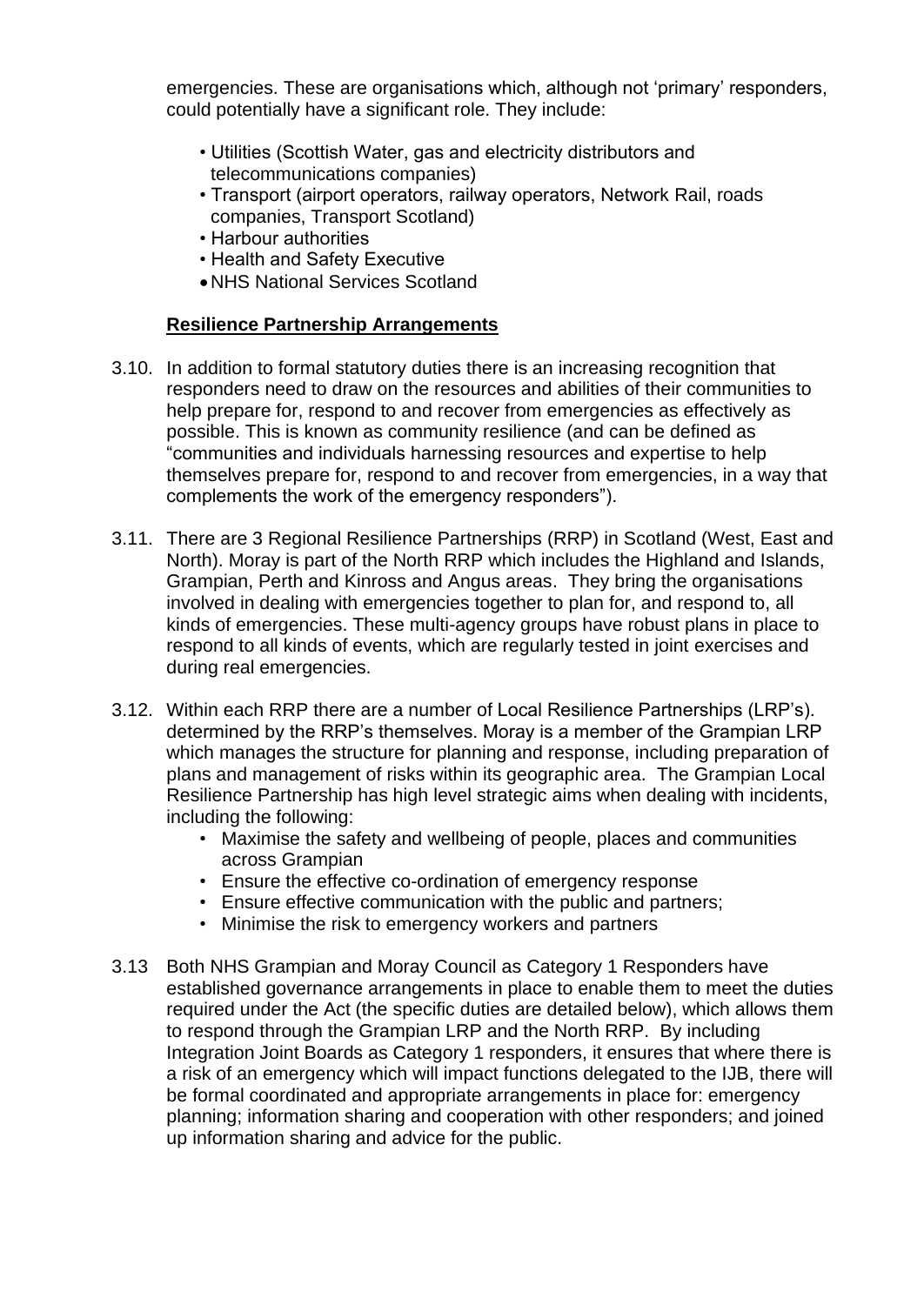## **4. KEY MATTERS RELEVANT TO RECOMMENDATION**

The specific requirements of Category 1 Responders, and how these will be operationalised in Health and Social Care Moray (HSCM) are as follows:

#### 4.1 **Assessing the risk of emergencies occurring and use this to inform contingency planning in the form of a Community Risk Register**.

HSCM links into governance structures relating to risks in both NHSG and Moray Council. This includes being represented on NHS Grampian's Civil Contingencies Group, liaison with Civil contingencies leads within Moray Council.

Part of the risk assessment is done through membership of the Grampian Local Resilience Partnership (GLRP), which identifies risks which are likely to manifest. HSCM require to have controls in place to manage these risks, particularly the ability to respond to these in an emergency situation.

#### 4.2 **Put in place emergency plans.**

As mentioned above HSCM is already a member of the GLRP which identifies risks which are likely to manifest in the area. HSCM requires to have governance structures and emergency plans to help mitigate these risks.

These include Senior Manager On Call governance documents and arrangements, and links into the equivalent structures in Moray Council and NHSG. During times of emergencies or significant disruptive incidents HSCM establishes an Incident Response Team which comprises appropriate officers from across the partnership. Following the change of status for IJB, Health and Social Care Partnerships are being asked to take a key role in the Care for People arrangements and this is therefore a key area for review to ensure arrangements are up to date.

The Moray Care for People Plan outlines that the Care for People Team will:

- o provide of a focal point for information and assistance to families, friends and all those directly or indirectly affected by and involved in the incident;
- o make arrangements that those affected receive appropriate information and assistance in a timely, coordinated manner;
- $\circ$  ensure that those affected get access to and guidance on the range of services from which people can make informed choices according to their needs;
- o ensure that people are aware of, understand and can access the longerterm support which is available; and
- o ensure that as far as possible, a seamless multi-agency approach to caring for people in emergencies is arranged.

The Moray Care For People Group is aligned to the Grampian LRP Care For People Sub Group.

#### 4.3 **Create business continuity plans to ensure that they can continue to exercise critical functions in the event of an emergency.**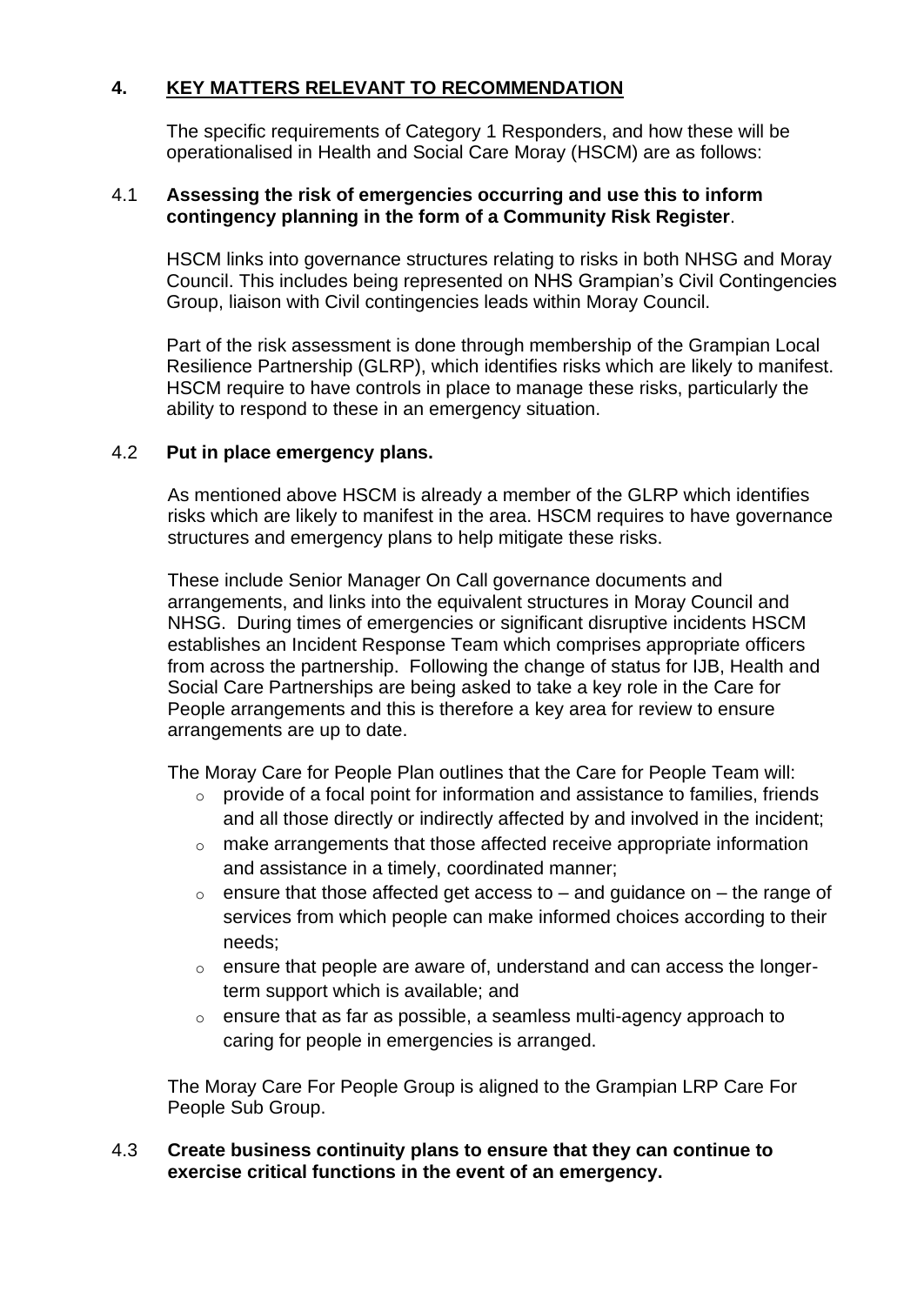HSCM has a Civil Contingencies Group which comprises of representatives from across the Partnership. Within the remit of the Group is the requirement to monitor Business Continuity Plans across the Partnership, including an overarching HSCM Business Continuity Plan (BCP). HSCM Civil Contingencies Group's remit is to be revised to reflect the requirements of a Category 1 Responder and develop an action plan to monitor progress and action around these areas. The Group is aligned to the IJB's Risk, Audit and Performance Committee and regular updates are on progress.

#### 4.4 **Make information available to the public about civil protection matters, and maintain arrangements to warn, inform and advise the public in the event of an emergency.**

HSCM web page and social media channels will carry relevant information, as soon as it becomes available for public dissemination, in order to inform the public and our staff in a timely manner of important development and updates. HSCM would also contribute to public information being released by our partner organisations, where appropriate. HSCM communications would be developed throughout the emergency with our public sector partners, including the police, fire and rescue, neighbouring local authorities, the Scottish Government and other partner organisations as appropriate. IJB members, senior elected members of Moray Council, and appropriate senior management members at the Moray Council and NHS Grampian would be kept informed in advance of information which was due to be released by HSCM into the public domain. A log would be kept of all information released internally and externally in order that an audit trail is maintained of all communications activity.

#### 4.5 **Share information with other local responders to enhance co-ordination and co-operate with other local responders to enhance coordination and efficiency.**

As detailed above the HSCM is a member of various groups, including the GLRP, and groups established in Moray Council and NHSG. Through these groups the Partnership and IJB can share information and learning with other responders to enhance co-ordination and efficiency in responses.

## **Next Steps**

- 4.6 In order to progress the above, discussions have taken place at HSCM Civil Contingencies Group and Senior Management Team to assist in the operationalisation of the Category 1 duties and to agree the amendments to the Group's Terms of Reference. Managers are participating in the appropriate forums and will be working closely with colleagues in the LRP, Moray Council and NHS Grampian to ensure that necessary communication channels and protocol are in place for response action and that plans are in place, and exercised collaboratively. Where any gaps in preparedness are identified they will be incorporated into the action plan.
- 4.7 Currently there is a review underway of the governance framework of GLRP and it is likely there will be a requirement for participation in an couple of groups to facilitate sharing understanding of risk, implications and mitigations and sharing of information. Once the review is finalised and the structure approved an update on the arrangements will be provide to Audit, Performance and Risk committee.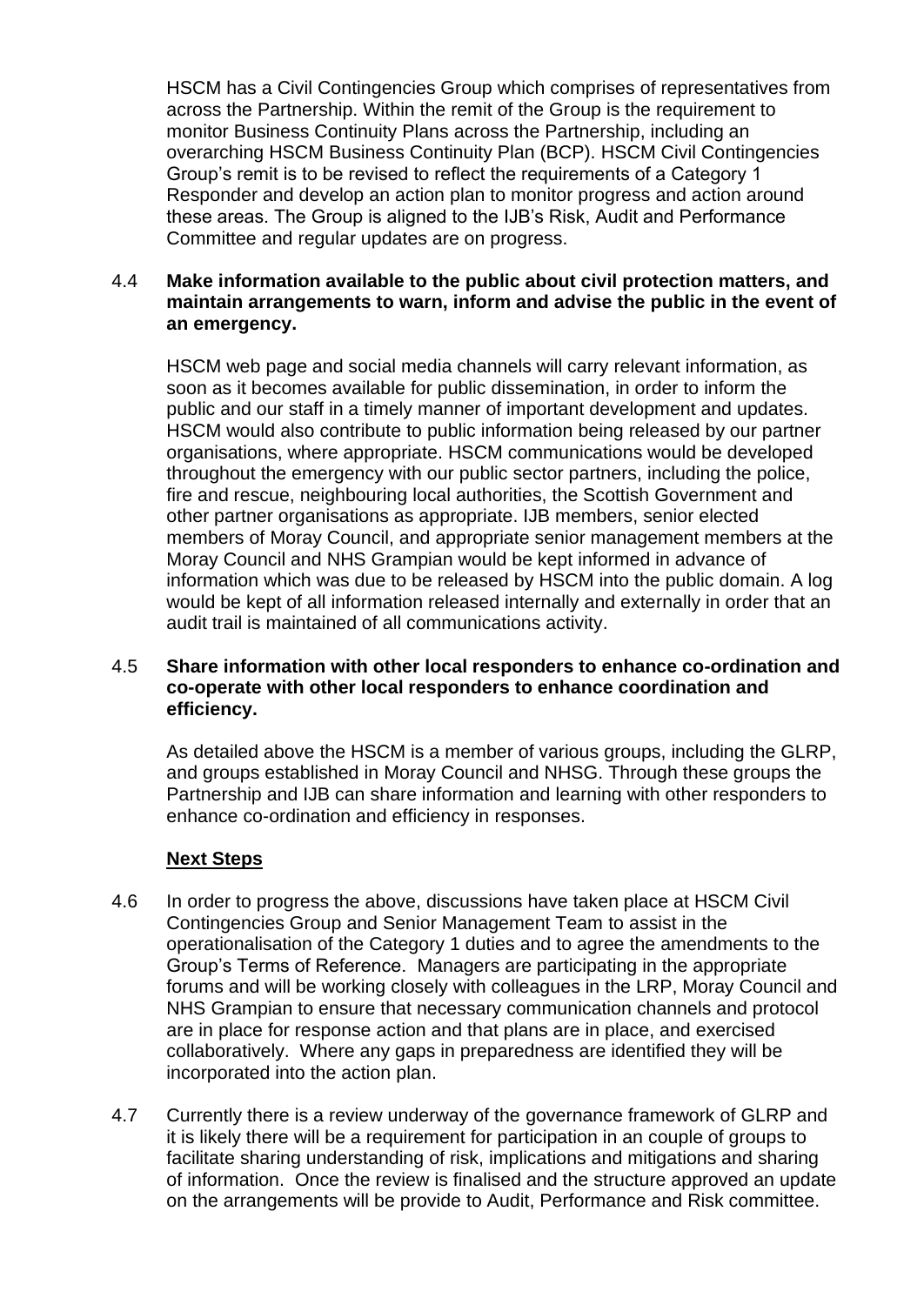- 4.8 In terms of informing the members of the IJB it is proposed that an annual resilience report be submitted to the IJB to provide assurance on the resilience arrangements in place within HSCM/IJB in fulfilment of the IJB's duties as a Category 1 Responder under the Civil Contingencies Act 2004.
- 4.9 Finally, in terms of governance, the Chief Officer will be carrying out these duties and roles and will have a presence at the Local Resilience Partnership and it is proposed that the following be added to the Chief Officer's Moray Council delegated powers:

*"With the inclusion of the Moray Integration Joint Board as a Category 1 Responder under the Civil Contingencies Act 2004, to direct and ensure that coordinated and appropriate arrangements are in place to discharge the requirements of that Act and other relevant legislation".*

To that end, it is recommended that the IJB: Instructs the Chief Officer, as the Accountable Officer, to carry out on its behalf, all necessary arrangements to discharge the duties on the IJB under the Civil Contingencies Act 2004 (the 2004 Act) and, instruct the Chief Officer to bring a report, annually, providing assurance on the resilience arrangements in place to discharge the duties on the IJB under the 2004 Act.

## **5. SUMMARY OF IMPLICATIONS**

#### **(a) Corporate Plan and 10 Year Plan (Local Outcomes Improvement Plan (LOIP)) and Moray Integration Joint Board Strategic Plan "Moray Partners in Care 2019 – 2029"**

This report forms part of the governance arrangements of Moray Integration Joint Board; good governance arrangements will support the Board to fulfil its objectives.

# **(b) Policy and Legal**

The Civil Contingencies Act 2004 outlines a single framework for civil protection in the UK. Part 1 of the Act established a clear set of roles and responsibilities for specified organisations involved in emergency preparedness and response at local level (known as Category 1 responders). Moray Council and NHS Grampian are Category 1 responder.

HSCM resilience and preparedness is the responsibility of the Chief Officer. The Corporate Manager is responsible for acting as the point of contact for Moray and for driving forward all matters relating to civil contingencies and resilience within Moray, supported by HSCM Civil Contingencies Group and Moray Resilience Group.

## **(c) Financial implications**

There are no financial implications associated with this report.